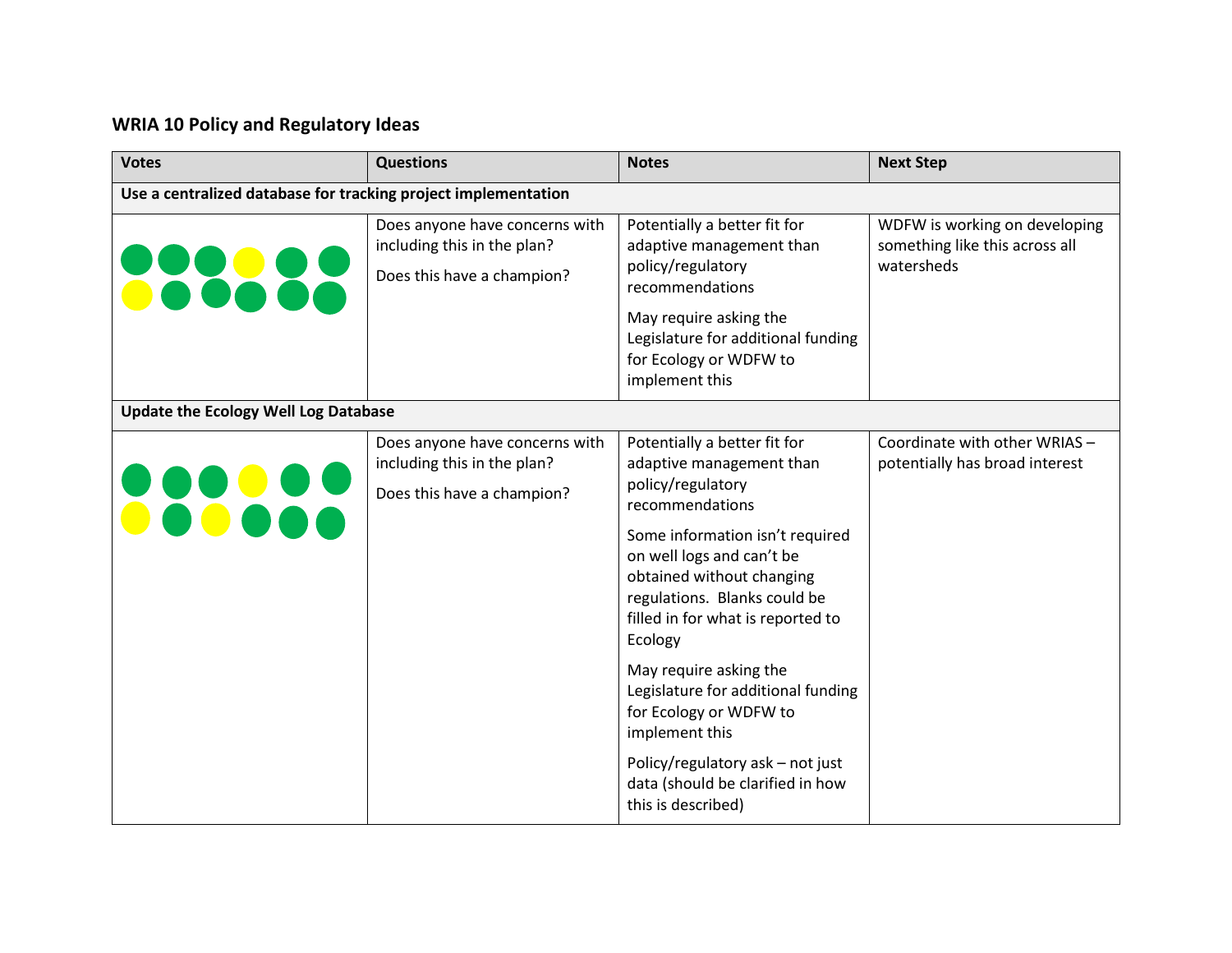| <b>Votes</b>      | <b>Questions</b>                                                                            | <b>Notes</b>                                                                                                                                                                                                                                                                                                            | <b>Next Step</b>                                                                                                                                                                                        |
|-------------------|---------------------------------------------------------------------------------------------|-------------------------------------------------------------------------------------------------------------------------------------------------------------------------------------------------------------------------------------------------------------------------------------------------------------------------|---------------------------------------------------------------------------------------------------------------------------------------------------------------------------------------------------------|
|                   | Enhance enforcement by State staff of existing and proposed regulations                     |                                                                                                                                                                                                                                                                                                                         |                                                                                                                                                                                                         |
| 8888<br>e.<br>Ser | Does anyone have concerns with<br>including this in the plan?<br>Does this have a champion? | Make the language clear that this<br>would require legislative funding<br>and possibly regulatory change<br>Interest in this from other<br>committees<br>Expanding enforcement and<br>adding dedicated staff for<br>enforcement<br>Sullivan Creek Case - case law<br>that Ecology can't enforce<br>without adjudication | Work group to go over the<br>regulations and come up with<br>recommendations. Could go<br>beyond this watershed.<br>Coordinate with other<br>watersheds $-$ see what they are<br>proposing in this area |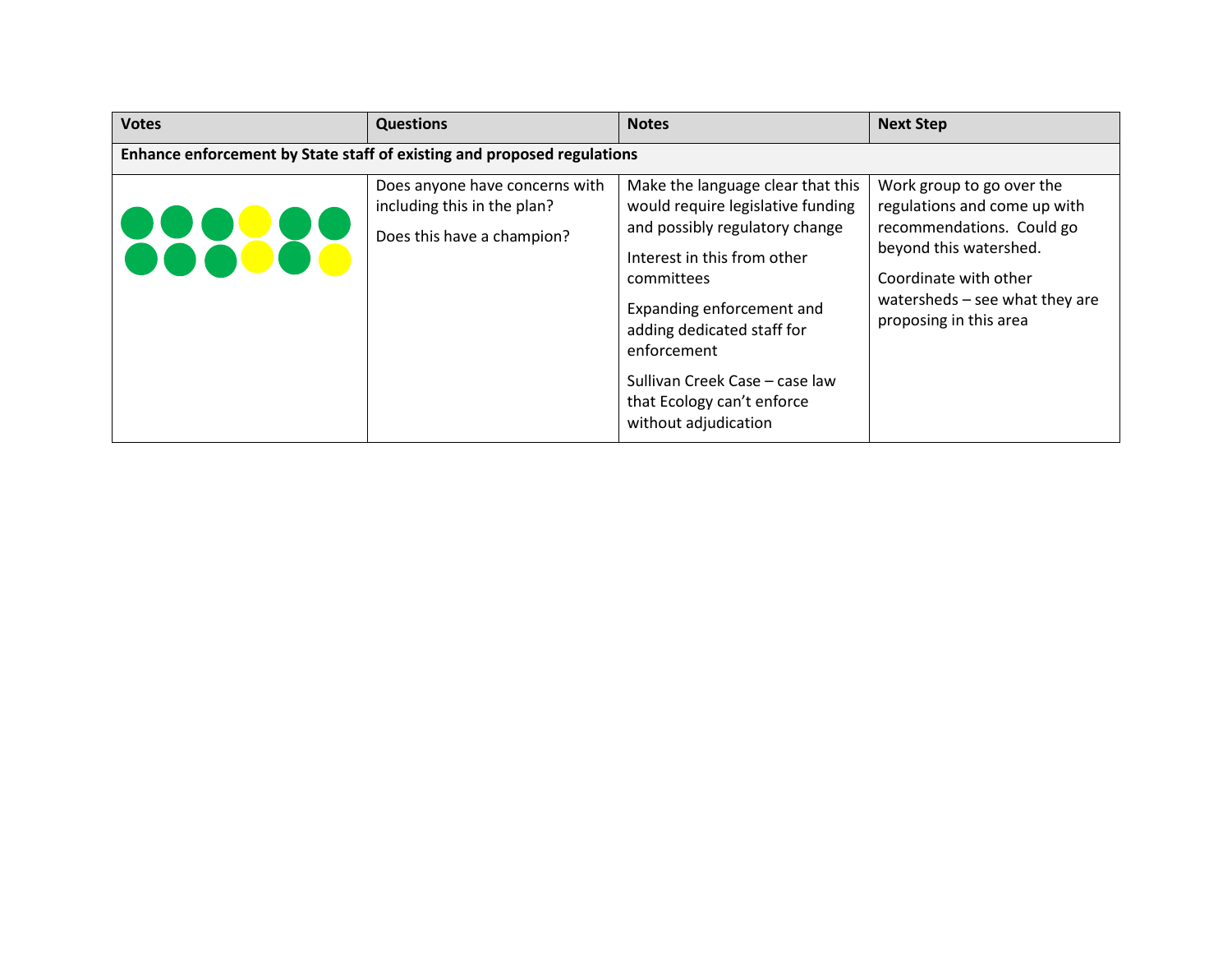| <b>Votes</b>                                                           | <b>Questions</b>                                                                            | <b>Notes</b>                                                                                                                                                                                                                                                                                                                                                                                                                                                                                                                                                                           | <b>Next Step</b>                                                                                                                                                                                                                                                                                   |  |
|------------------------------------------------------------------------|---------------------------------------------------------------------------------------------|----------------------------------------------------------------------------------------------------------------------------------------------------------------------------------------------------------------------------------------------------------------------------------------------------------------------------------------------------------------------------------------------------------------------------------------------------------------------------------------------------------------------------------------------------------------------------------------|----------------------------------------------------------------------------------------------------------------------------------------------------------------------------------------------------------------------------------------------------------------------------------------------------|--|
| Establish Incentive programs for water conservation                    |                                                                                             |                                                                                                                                                                                                                                                                                                                                                                                                                                                                                                                                                                                        |                                                                                                                                                                                                                                                                                                    |  |
| 88888<br>88888                                                         | Does anyone have concerns with<br>including this in the plan?<br>Does this have a champion? | Needs to be fleshed out a lot $-$<br>what does this mean? Who<br>would be responsible for leading<br>this type of incentive program?<br>How is it funded?<br>A lot of water utilities are already<br>doing conservation. We would<br>want this to be more specific to<br>exempt well users - targeted to<br>them.<br>Purview of the Conservation<br>District?<br>Might be something to talk with<br><b>Conservation Commission about</b><br>- approach that could applied<br>across the board.<br>Tacoma-Pierce County Health<br>Department should be contacted<br>about this as well. | Allan will contact Allison at<br><b>Conservation Commission to see</b><br>who there is working on this.<br>Rebecca or Dan will contact<br>TPCHD (can engage Merita as<br>well)<br>Following those contacts - form<br>a workgroup to flesh this out<br>more? CD would be willing to<br>participate. |  |
| Build structure for plan implementation to support adaptive management |                                                                                             |                                                                                                                                                                                                                                                                                                                                                                                                                                                                                                                                                                                        |                                                                                                                                                                                                                                                                                                    |  |
| <u>uado (</u>                                                          | Does anyone have concerns with<br>including this in the plan?<br>Does this have a champion? | Reword in order to fit under<br>policy/regulatory<br>recommendations.<br>Shouldn't be local jurisdictions<br>with the administrative burden.<br>Ask to the Legislature to have<br>Ecology organize this effort.                                                                                                                                                                                                                                                                                                                                                                        | Pursue collaboration with other<br>watershed groups                                                                                                                                                                                                                                                |  |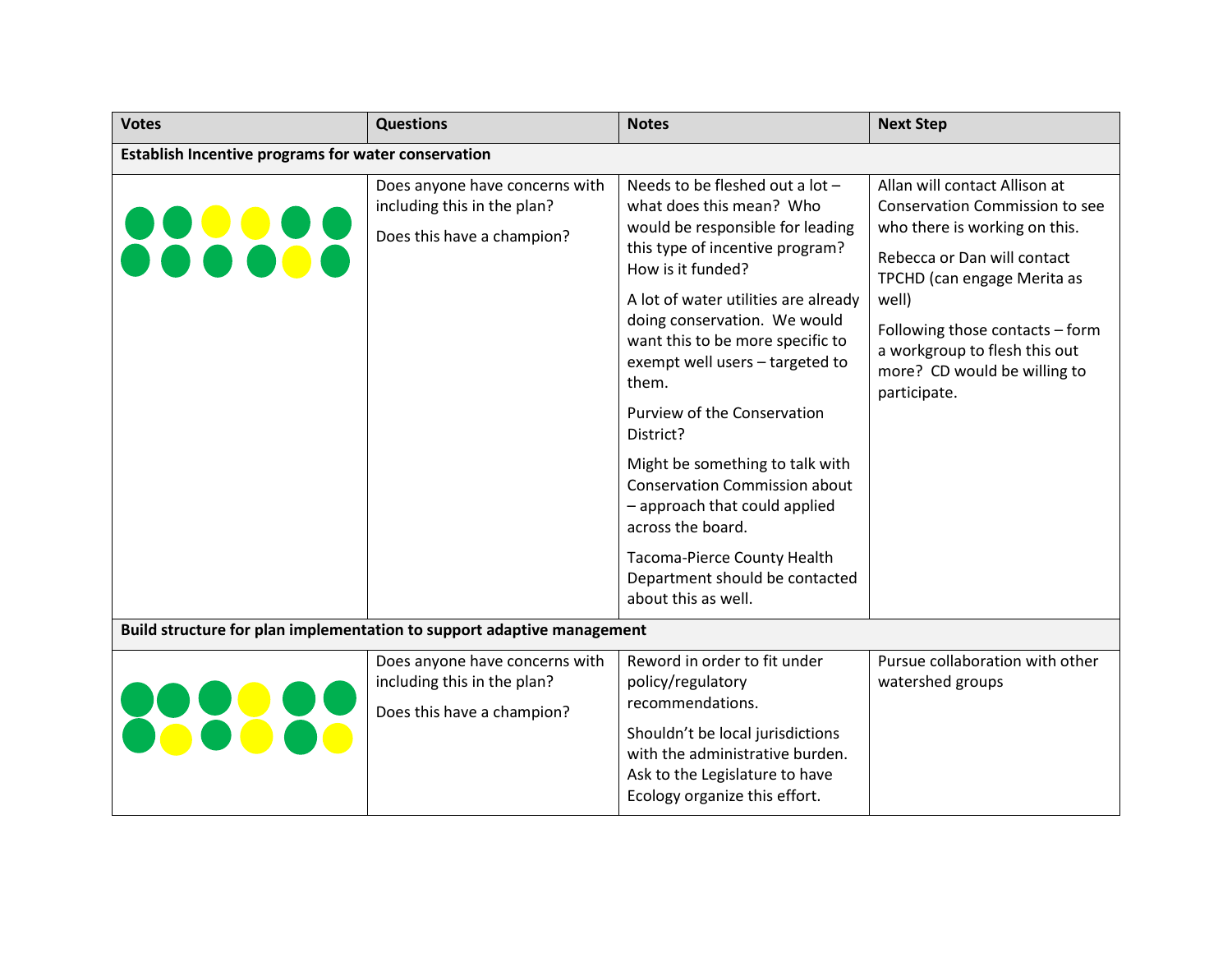| <b>Votes</b>                                                                                                           | <b>Questions</b>                                                                                                                                                 | <b>Notes</b>                                                                                                                                                                                                                                                                                                                                                                                                                                                                                                                                        | <b>Next Step</b>                                            |  |
|------------------------------------------------------------------------------------------------------------------------|------------------------------------------------------------------------------------------------------------------------------------------------------------------|-----------------------------------------------------------------------------------------------------------------------------------------------------------------------------------------------------------------------------------------------------------------------------------------------------------------------------------------------------------------------------------------------------------------------------------------------------------------------------------------------------------------------------------------------------|-------------------------------------------------------------|--|
| Expand research on ways to make use of excess winter stream flows to increase aquifer recharge and groundwater storage |                                                                                                                                                                  |                                                                                                                                                                                                                                                                                                                                                                                                                                                                                                                                                     |                                                             |  |
|                                                                                                                        | Does anyone have concerns with<br>including this in the plan?<br>Should this be an action, rather<br>than a policy recommendation?<br>Does this have a champion? | Instead of researching ways of<br>holding winter stream flows, we<br>should instead think of ways to<br>preserve aquifer recharge areas<br>and wetlands. Focus on<br>protecting what we do have<br>before pursuing big MAR<br>projects. Could be part of<br>climate change/resilience<br>component of the plan.<br>Need to be more specific on<br>what this looks like practically -<br>expanded critical areas?<br>Changes to aquifer protection<br>regulations?<br>Could potentially include land<br>acquisition to protect existing<br>resources | Put on the agenda for the<br>technical workgroup to discuss |  |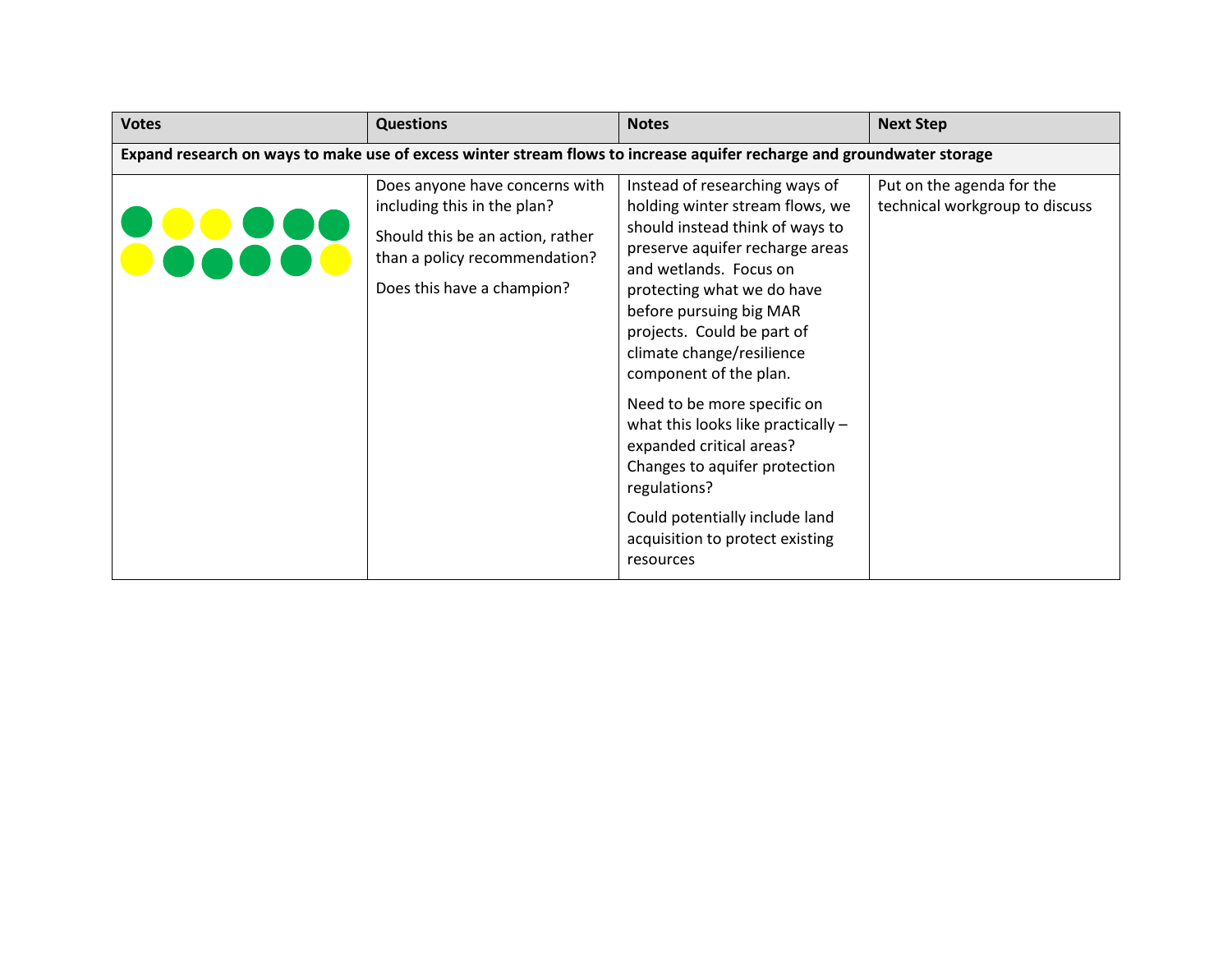| <b>Votes</b>                                                                 | <b>Questions</b>                                                                                                                             | <b>Notes</b>                                                                                                                                                                                                                                                                                                                                                                                                                                                                                                                          | <b>Next Step</b>                                                                                                                                                                                                                                                                                                               |  |
|------------------------------------------------------------------------------|----------------------------------------------------------------------------------------------------------------------------------------------|---------------------------------------------------------------------------------------------------------------------------------------------------------------------------------------------------------------------------------------------------------------------------------------------------------------------------------------------------------------------------------------------------------------------------------------------------------------------------------------------------------------------------------------|--------------------------------------------------------------------------------------------------------------------------------------------------------------------------------------------------------------------------------------------------------------------------------------------------------------------------------|--|
| Review fees for permit-exempt and non-permit-exempt wells for equity/balance |                                                                                                                                              |                                                                                                                                                                                                                                                                                                                                                                                                                                                                                                                                       |                                                                                                                                                                                                                                                                                                                                |  |
|                                                                              | What would any increase in fees<br>go toward?<br>Does anyone have concerns with<br>including this in the plan?<br>Does this have a champion? | Unclear what the<br>recommendation is - for the<br>workgroup to review fees? To<br>change the fee structure?<br>What do we mean by equity and<br>balance?<br>Need more education on this<br>before we can include it<br>We should be reviewing fees<br>now, and potentially put a<br>recommendation for changes in<br>fees into the plan.<br>Concern about increasing the fee<br>Unclear what the current \$500<br>fee is used for. Need more<br>specifics.<br>A recommendation like this<br>would need to go through rule<br>making. | Get a presentation about what<br>the fees are for permit and not-<br>permit exempt wells - at the full<br>committee. Potentially go to the<br>work group after that if there are<br>technical details to dive into.<br>Rebecca due research at Ecology<br>to get more clarity on the fees<br>we have been collecting thus far. |  |
| Incentivize drilling of deeper wells to protect shallow aquifers             |                                                                                                                                              |                                                                                                                                                                                                                                                                                                                                                                                                                                                                                                                                       |                                                                                                                                                                                                                                                                                                                                |  |
|                                                                              | What incentives?                                                                                                                             |                                                                                                                                                                                                                                                                                                                                                                                                                                                                                                                                       |                                                                                                                                                                                                                                                                                                                                |  |
|                                                                              | Does anyone have concerns with<br>including this in the plan?                                                                                |                                                                                                                                                                                                                                                                                                                                                                                                                                                                                                                                       |                                                                                                                                                                                                                                                                                                                                |  |
|                                                                              | Does this have a champion?                                                                                                                   |                                                                                                                                                                                                                                                                                                                                                                                                                                                                                                                                       |                                                                                                                                                                                                                                                                                                                                |  |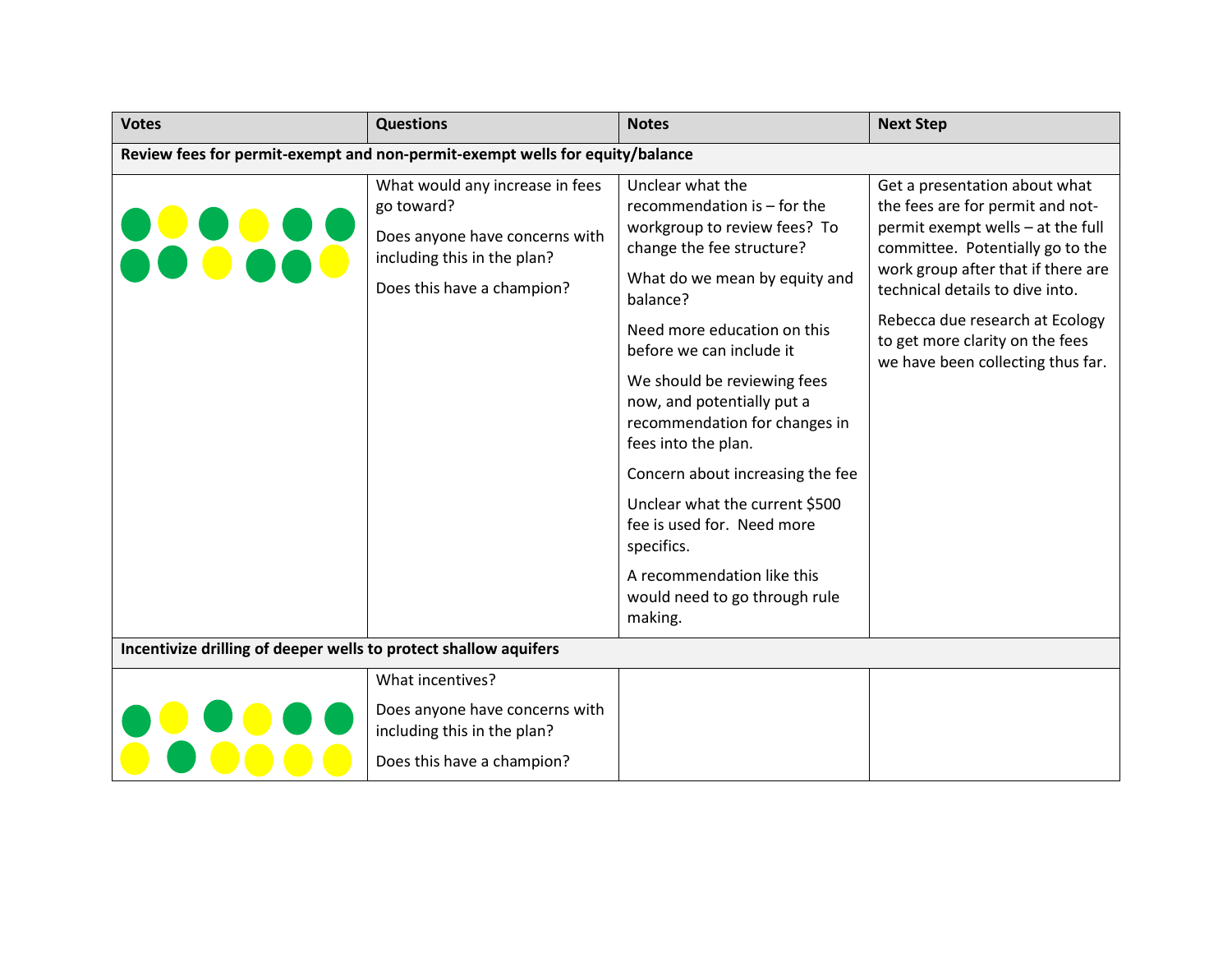| <b>Votes</b>                                                                                                                             | <b>Questions</b>                                                                                                                                                     | <b>Notes</b> | <b>Next Step</b> |
|------------------------------------------------------------------------------------------------------------------------------------------|----------------------------------------------------------------------------------------------------------------------------------------------------------------------|--------------|------------------|
| Ease restoration regulations in the County/local jurisdictions or reduce policy barriers to restoration                                  |                                                                                                                                                                      |              |                  |
|                                                                                                                                          | Determine what<br>recommendations can be<br>included in the plan within the<br>mandated timeframe.<br>Does this have a champion?                                     |              |                  |
| of 5,000 gpd)                                                                                                                            | Change the gallon per day withdrawal limit (decrease both the streamflow restoration law limit of 950 gpd and the groundwater code limit                             |              |                  |
|                                                                                                                                          | Does anyone have concerns with<br>including this in the plan?<br>Does this have a champion?                                                                          |              |                  |
| Restrict the number of watering days                                                                                                     |                                                                                                                                                                      |              |                  |
|                                                                                                                                          | How would this be enforced?<br>Needs more discussion before it<br>can be included in the plan or<br>dismissed.<br>Who is the right group to discuss<br>this further? |              |                  |
| Revise or modify the in-stream flow rules - ensure that instream flows are enforced, modify limits if needed for habitat and animal use. |                                                                                                                                                                      |              |                  |
|                                                                                                                                          | Is anyone interested in including<br>this in the plan?<br>If not, can we remove it from the<br>list?                                                                 |              |                  |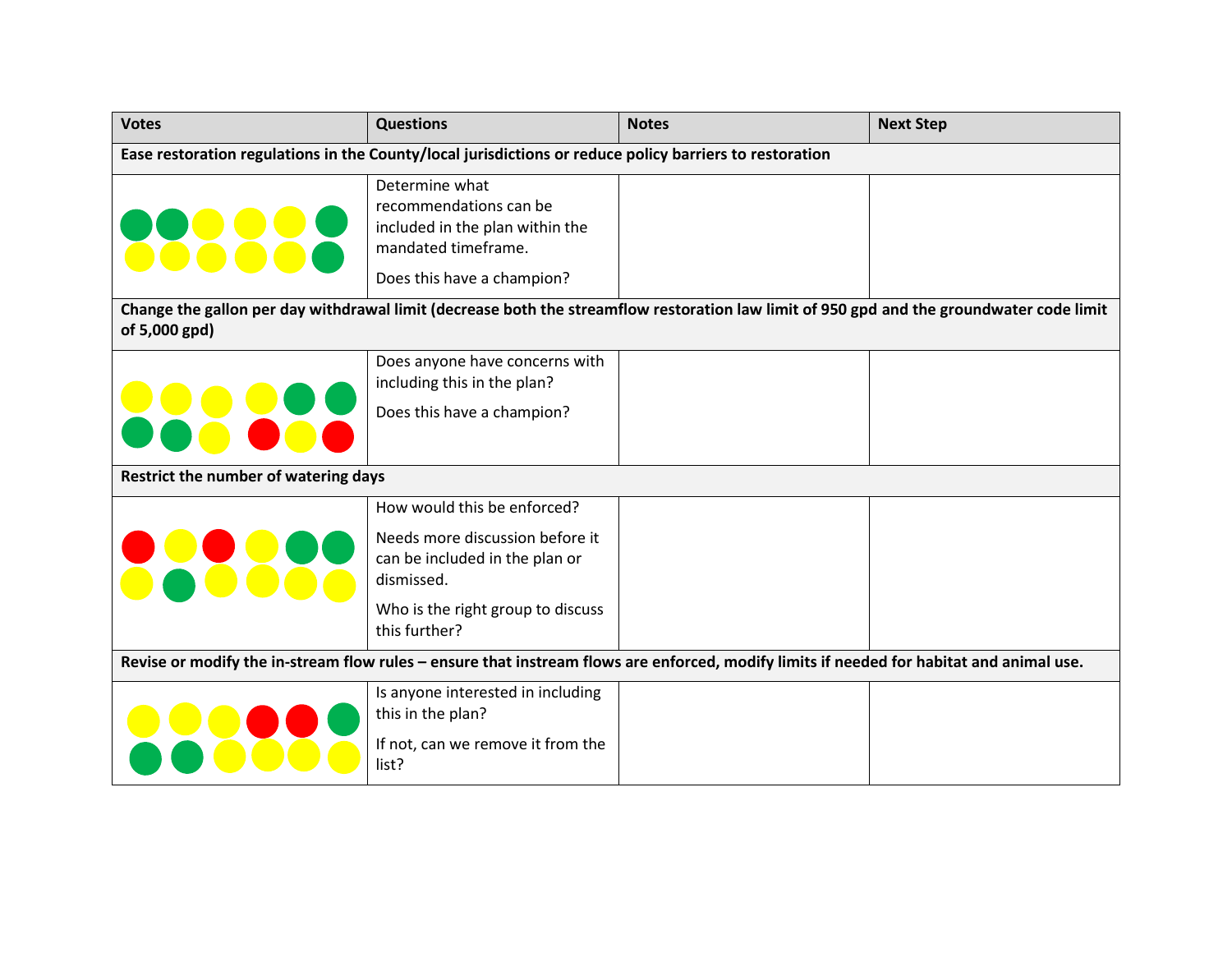| <b>Votes</b>                                                                                                                        | <b>Questions</b>                                                                                                                                      | <b>Notes</b> | <b>Next Step</b>                                                                                       |  |
|-------------------------------------------------------------------------------------------------------------------------------------|-------------------------------------------------------------------------------------------------------------------------------------------------------|--------------|--------------------------------------------------------------------------------------------------------|--|
| Allow water suppliers to augment flows during critical conditions without the quantity counting against the supplier's water rights |                                                                                                                                                       |              |                                                                                                        |  |
|                                                                                                                                     | Needs more discussion before it<br>can be included in the plan or<br>dismissed.<br>Who is the right group to discuss<br>this further?                 |              |                                                                                                        |  |
| Encourage smaller lot sizes (where appropriate in the UGA)                                                                          |                                                                                                                                                       |              |                                                                                                        |  |
|                                                                                                                                     | How would smaller lot sizes be<br>encouraged?<br>Is anyone interested in including<br>this in the plan?<br>If not, can we remove it from the<br>list? |              |                                                                                                        |  |
| Metering PE wells, at least as a pilot project.                                                                                     |                                                                                                                                                       |              |                                                                                                        |  |
|                                                                                                                                     | Could the recommendation be to<br>have Ecology pursue this, as<br>opposed to individual<br>jurisdictions?                                             |              | Add to next workgroup agenda.<br>Invite a representative from<br>TPCHD as part of the<br>conversation. |  |
|                                                                                                                                     | Does anyone have concerns<br>about including this in the plan?                                                                                        |              |                                                                                                        |  |
|                                                                                                                                     | Who is the right group to discuss<br>this further?                                                                                                    |              |                                                                                                        |  |
|                                                                                                                                     | Does this have a champion?                                                                                                                            |              |                                                                                                        |  |